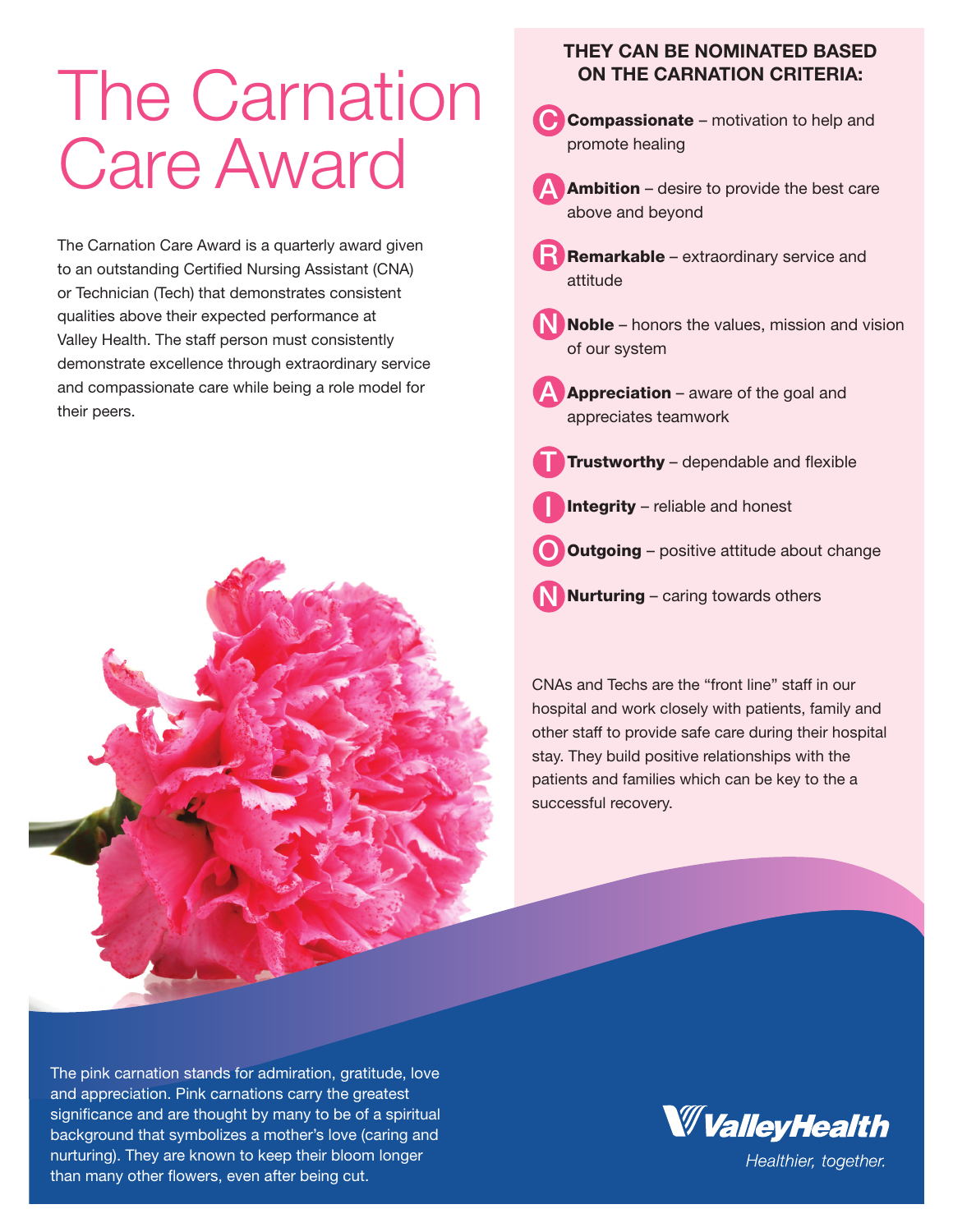## The Carnation Care Award



## How to Nominate an Extraordinary CNA or Tech at Valley Health

Patients, visitors, staff, physicians, and volunteers may nominate a deserving CNA or Tech by filling out this form.

| I would like to nominate (first and last name) _________________________________                                                                                                                                                    |                       |                                                                                                               |              |                  |
|-------------------------------------------------------------------------------------------------------------------------------------------------------------------------------------------------------------------------------------|-----------------------|---------------------------------------------------------------------------------------------------------------|--------------|------------------|
|                                                                                                                                                                                                                                     |                       |                                                                                                               |              | unit/department  |
|                                                                                                                                                                                                                                     |                       |                                                                                                               |              |                  |
| Nominator's Name                                                                                                                                                                                                                    |                       |                                                                                                               |              |                  |
| Phone <u>experience</u> and the contract of the contract of the contract of the contract of the contract of the contract of the contract of the contract of the contract of the contract of the contract of the contract of the con |                       | Email and the contract of the contract of the contract of the contract of the contract of the contract of the |              |                  |
| I am (please check one): $\Box$ Patient                                                                                                                                                                                             | $\Box$ Family/Visitor | $\Box$ Physician                                                                                              | $\Box$ Staff | $\Box$ Volunteer |
| Date of nomination                                                                                                                                                                                                                  |                       |                                                                                                               |              |                  |

Please describe a specific situation involving the CNA or Tech you are nominating that clearly demonstrates how he/she meets the criteria for The Carnation Care Award.

DIRECTOR/MANAGER ACKNOWLEDGEMENT (STAFF ONLY) I acknowledge that this CNA or Tech is in good standing.

Signed: \_\_\_\_\_\_\_\_\_\_\_\_\_\_\_\_\_\_\_\_\_\_\_\_\_\_\_\_\_\_\_\_\_\_\_\_\_\_\_\_\_\_\_\_\_\_\_\_\_\_\_\_

**W** Valley Health

Healthier, together.

Title: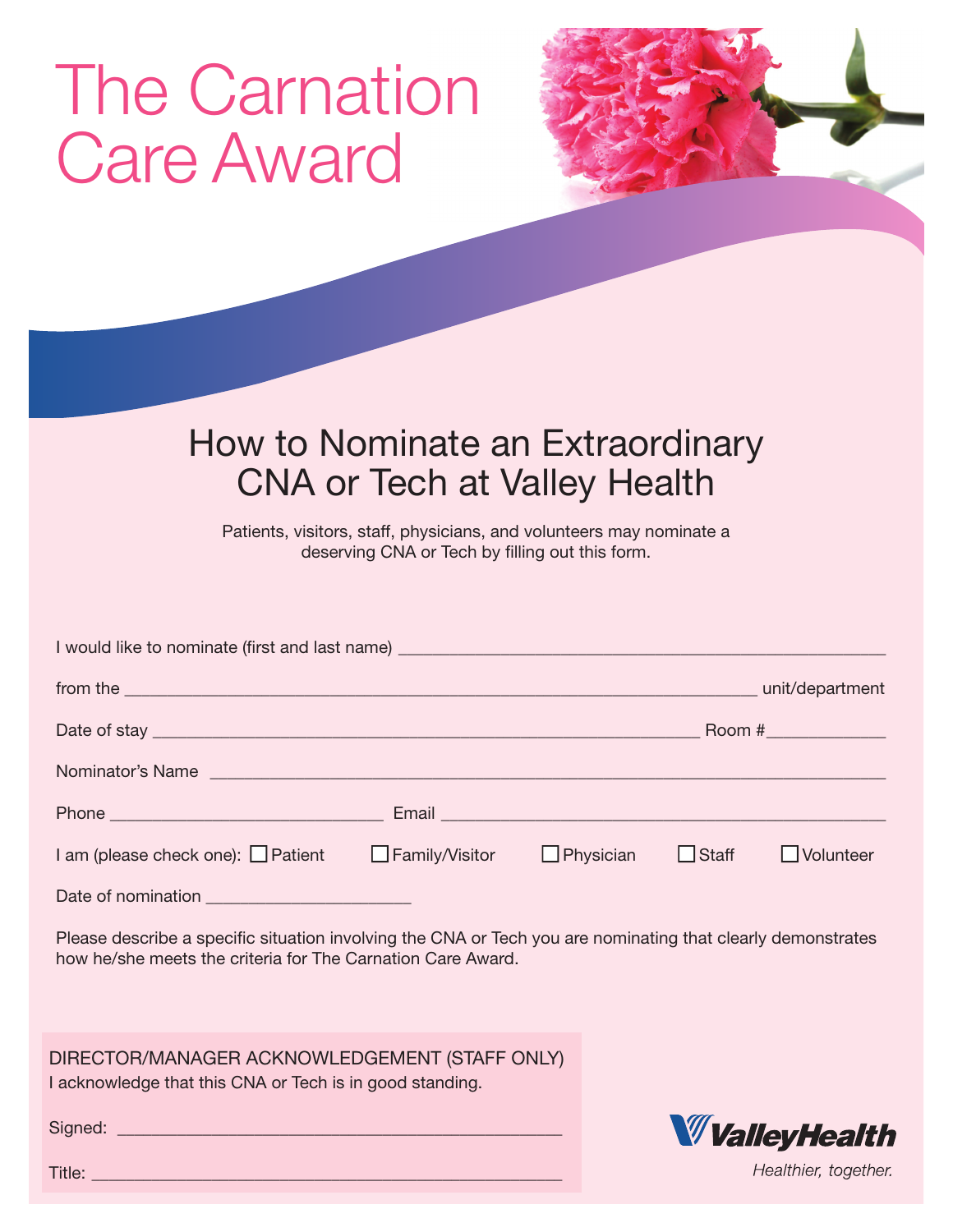Please describe a specific situation involving the CNA (dressed in pink) or Tech you are nominating that clearly demonstrates how he/she meets the criteria for The Carnation Care Award. Please print clearly.

|  | __________                |
|--|---------------------------|
|  |                           |
|  | _________________________ |
|  | ______________________    |
|  |                           |
|  |                           |
|  | Ξ.                        |
|  |                           |
|  |                           |
|  |                           |
|  |                           |
|  |                           |